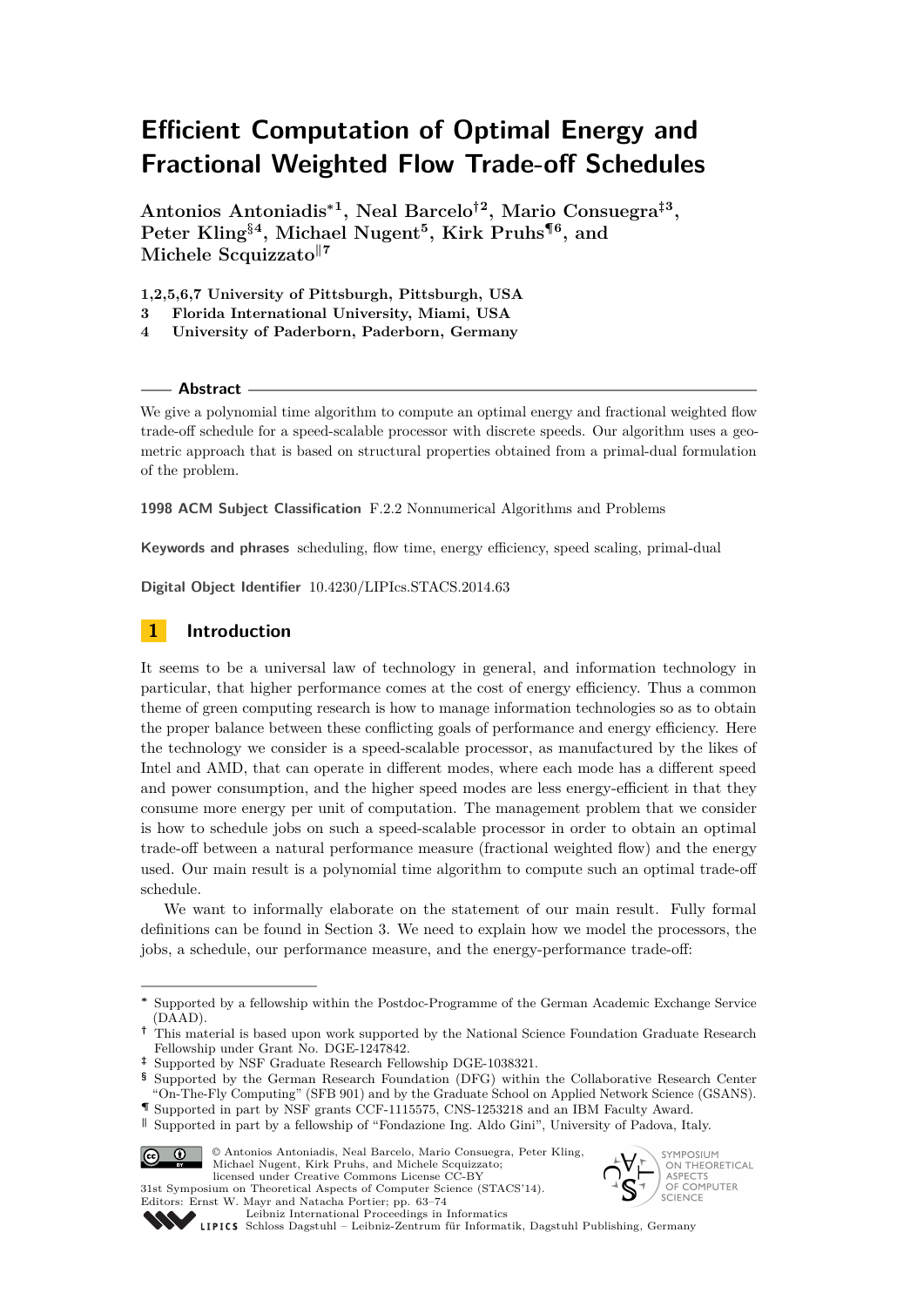- **The Speed-Scalable Processor:** We assume that the processor can operate in any of a discrete set of modes, each with a specified speed and power consumption.
- **The Jobs:** Each job has a release time when the job arrives in the system, a volume of work (think of a unit of work as being an infinitesimally small instruction to be executed), and a total importance or weight. The ratio of the weight to the volume of work specifies the density of the job, which is the importance per unit of work of that job.
- **A Schedule:** A schedule specifies, for each real time, the job that is being processed and the mode of the processor.
- **Our Performance Measure of Fractional Weighted Flow:** The fractional weighted flow of a schedule is the total over all units of work (instructions) of how much time that work had to wait from its release time until that work was executed on the processor, times the weight (aggregate importance) of that unit of work. So work with higher weight is considered to be more important. Presumably the weights are specified by higher-level applications that have knowledge of the relative importance of various jobs.
- **Optimal Trade-off Schedule:** An optimal trade-off schedule minimizes the fractional weighted flow plus the energy used by the processor (energy is just power integrated over time). To gain intuition, assume that at time zero a volume *p* of work of weight *w* is released. Intuitively/Heuristically one might think that the processor should operate in the mode *i* that minimizes  $w \frac{p}{2s_i} + P_i \frac{p}{s_i}$ , where  $s_i$  and  $P_i$  are the speed and power of mode *i* respectively, until all the work is completed; In this schedule the time to finish all the work is  $\frac{p}{s_i}$ , the fractional weighted flow is  $w \frac{p}{2s_i}$ , and the total energy usage is  $P_i \frac{p}{s_i}$ . So the larger the weight *w*, the faster the mode that the processor will operate in. Thus intuitively the application-provided weights inform the system scheduler as to which mode to operate in so as to obtain the best trade-off between energy and performance. (The true optimal trade-off schedule for the above instance is more complicated as the speed will decrease as the work is completed.)

In Section [2](#page-1-0) we explain the relationship of our result to related results in the literature. Unfortunately both the design and analysis of our algorithm are complicated, so in Section [4](#page-3-0) we give an overview of the main conceptual ideas before launching into details in the subsequent sections. In Section [5](#page-4-0) we present the obvious linear programming formulation of the problem, and discuss our interpretation of information that can be gained about optimal schedules from both the primal and dual linear programs. In Section [6](#page-6-0) we use this information to develop our algorithm. Finally in Section [7](#page-10-0) we analyze the running time of our algorithm. Due to space limitations, many of the details are left for the full version of the paper.

# <span id="page-1-0"></span>**2 Related Results**

To the best of our knowledge there are three papers in the algorithmic literature that study computing optimal energy trade-off schedules. All of these papers assume that the processor can run at any non-negative real speed, and that the power used by the processor is some nice function of the speed, most commonly the power is equal to the speed raised to some constant  $\alpha$ . Essentially both [\[2,](#page-11-1) [13\]](#page-11-2) give polynomial time algorithms for the special case of our problem where the densities of all units of work are the same. The algorithm in [\[13\]](#page-11-2) is a homotopic optimization algorithm that intuitively traces out all schedules that are Pareto-optimal with respect to energy and fractional flow, one of which must obviously be the optimal energy trade-off schedule. The algorithm in [\[2\]](#page-11-1) is a dynamic programming algorithm. [\[2\]](#page-11-1) also deserves credit for introducing the notion of trade-off schedules. [\[7\]](#page-11-3) gave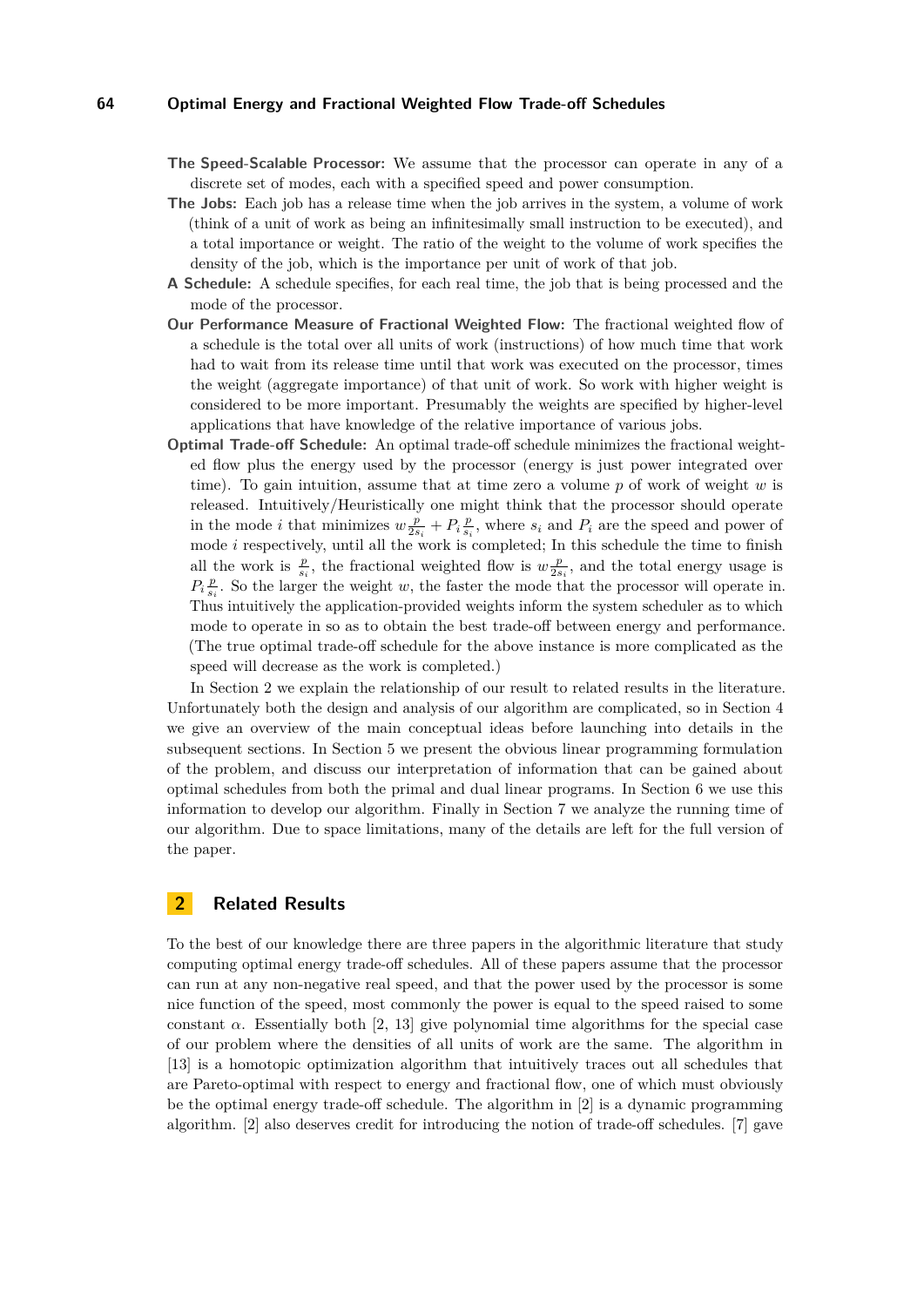a polynomial-time algorithm for recognizing an optimal schedule. [\[7\]](#page-11-3) also showed that the optimal schedule evolves continuously as a function of the importance of energy, implying that a continuous homotopic algorithm is, at least in principle, possible. However, [\[7\]](#page-11-3) was not able to provide any bound, even exponential, on the time of this algorithm, nor was [\[7\]](#page-11-3) able to provide any way to discretize this algorithm.

To reemphasize, the prior literature [\[2,](#page-11-1) [13,](#page-11-2) [7\]](#page-11-3) on our problem assumes that the set of allowable speeds is continuous. Our setting of discrete speeds both more closely models the current technology, and seems to be algorithmically more challenging. In [\[7\]](#page-11-3) the recognition of an optimal trade-off schedule in the continuous setting is essentially a direct consequence of the KKT conditions of the natural convex program, as it is observed that there is essentially only one degree of freedom for each job in any plausibly optimal schedule, and this degree of freedom can be recovered from the candidate schedule by looking at the speed that the job is run at any time that the job is run. In the discrete setting, we shall see that there is again essentially only one degree of freedom for each job, but unfortunately one cannot easily recover the value of this degree of freedom by examining the candidate schedule. Thus we do not know of any simple way to even recognize an optimal trade-off schedule in the discrete setting.

One might also reasonably consider the performance measure of the aggregate weighted flow over jobs (instead of work), where the flow of a job is the amount of time between when the job is released and when the last bit of work of that job is finished. In the context that the jobs are flight queries to a travel site, aggregating over the delay of jobs is probably more appropriate in the case of Orbitz, as Orbitz does not present the querier with any information until all the possible flights are available, while aggregating over the delay of work may be more appropriate in the case of Kayak, as Kayak presents the querier with flight options as they are found. Also, often the aggregate flow of work is used as a surrogate measure for the aggregate flow of jobs as it tends to be more mathematically tractable. In particular, for the trade-off problem that we consider here, the problem is NP-hard if we were to consider the performance measure of the aggregate weighted flow of jobs, instead of the aggregate weighted flow of work. The hardness follows immediately from the well known fact that minimizing the weighted flow time of jobs on a unit speed processor is NP-hard [\[10\]](#page-11-4), or from the fact that minimizing total weighted flow, without release times, subject to an energy budget is NP-hard [\[12\]](#page-11-5).

There is a fair number of papers that study approximately computing optimal trade-off schedules, both offline and online. [\[12\]](#page-11-5) also gives PTAS's for minimizing total flow without release times subject to an energy budget in both the continuous and discrete speed settings.  $[2, 6, 11, 4, 3, 5, 8, 9]$  $[2, 6, 11, 4, 3, 5, 8, 9]$  $[2, 6, 11, 4, 3, 5, 8, 9]$  $[2, 6, 11, 4, 3, 5, 8, 9]$  $[2, 6, 11, 4, 3, 5, 8, 9]$  $[2, 6, 11, 4, 3, 5, 8, 9]$  $[2, 6, 11, 4, 3, 5, 8, 9]$  $[2, 6, 11, 4, 3, 5, 8, 9]$  $[2, 6, 11, 4, 3, 5, 8, 9]$  $[2, 6, 11, 4, 3, 5, 8, 9]$  $[2, 6, 11, 4, 3, 5, 8, 9]$  $[2, 6, 11, 4, 3, 5, 8, 9]$  $[2, 6, 11, 4, 3, 5, 8, 9]$  $[2, 6, 11, 4, 3, 5, 8, 9]$  $[2, 6, 11, 4, 3, 5, 8, 9]$  consider online algorithms for optimal total flow and energy,  $[4, 5]$  $[4, 5]$  $[4, 5]$ consider online algorithms for fractional flow and energy. For a survey on energy-efficient algorithms, see [\[1\]](#page-11-13).

# <span id="page-2-0"></span>**3 Model & Preliminaries**

We consider the problem of scheduling a set  $\mathcal{J} = \{1, 2, \ldots, n\}$  of *n* jobs on a single processor featuring *k* different speeds  $0 < s_1 < s_2 < \ldots < s_k$ . The power consumption of the processor while running at speed  $s_i$  is  $P_i \geq 0$ . We use  $S := \{s_1, \ldots, s_k\}$  to denote the set of speeds and  $\mathcal{P} \coloneqq \{P_1, \ldots, P_k\}$  to denote the set of powers. While running at speed  $s_i$ , the processor performs  $s_i$  units of work per time unit and consumes energy at a rate of  $P_i$ .

Each job  $j \in \mathcal{J}$  has a release time  $r_j$ , a processing volume (or work)  $p_j$ , and a weight  $w_j$ . Moreover, we denote the value  $d_j \coloneqq \frac{w_j}{n_j}$  $\frac{w_j}{p_j}$  as the density of job *j*. All densities are distinct;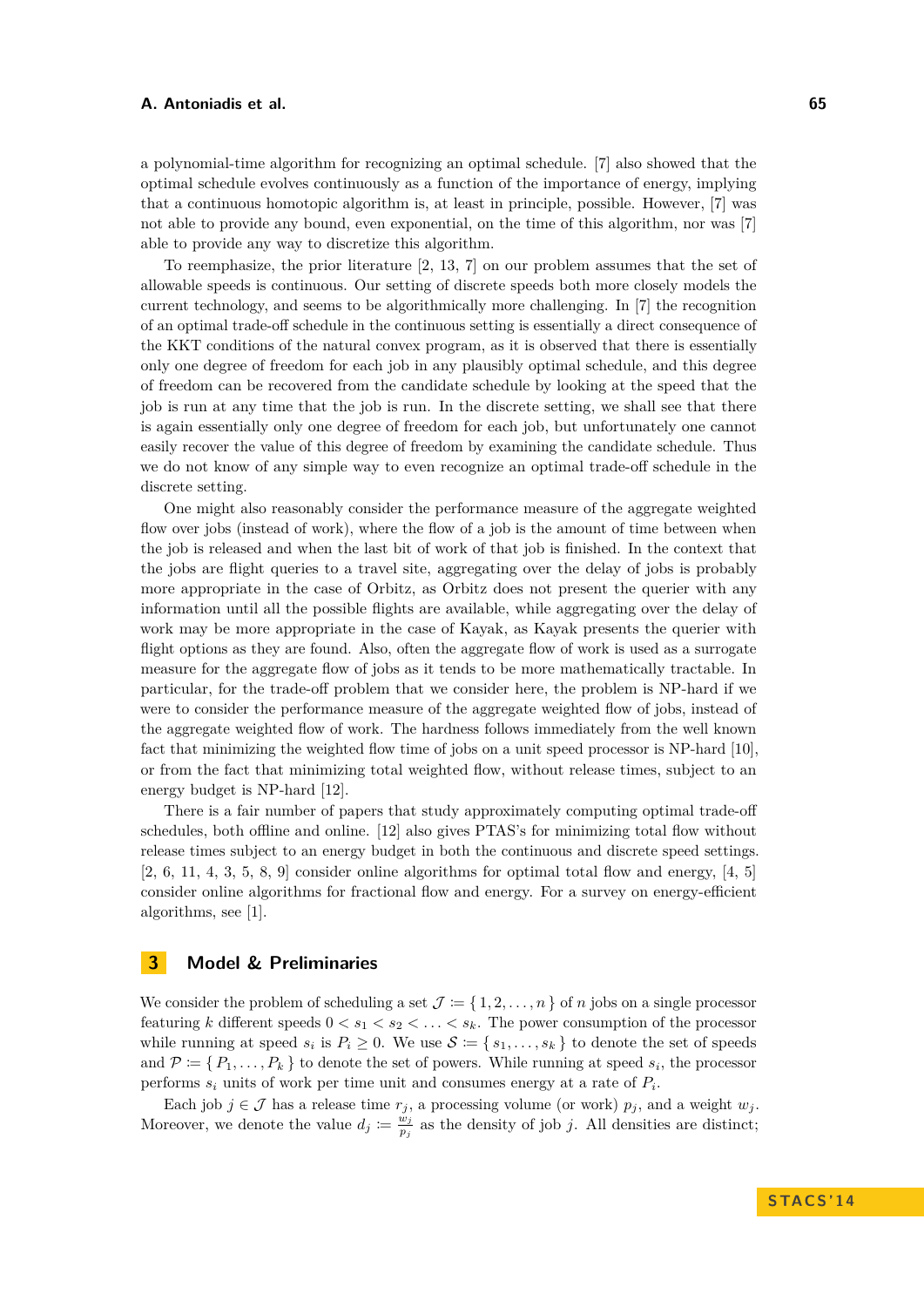details about this assumption are left for the full version. For each time *t*, a schedule *S* must decide which job to process at what speed. We allow preemption, that is, a job may be suspended at any point in time and resumed later on. We model a schedule *S* by a speed function  $V: \mathbb{R}_{\geq 0} \to \mathcal{S}$  and a scheduling policy  $J: \mathbb{R}_{\geq 0} \to \mathcal{J}$ . Here,  $V(t)$  denotes the speed at time  $t$ , and  $J(t)$  the job that is scheduled at time  $t$ . Jobs can be processed only after they have been released. For job *j* let  $I_j = J^{-1}(j) \cap [r_j, \infty)$  be the set of times during which it is processed. A feasible schedule must finish the work of all jobs. That is, the inequality  $\int_{I_j} S(t) dt \geq p_j$  must hold for all jobs *j*.

We measure the quality of a given schedule *S* by means of its energy consumption and its fractional flow. The speed function *V* induces a power function  $P: \mathbb{R}_{\geq 0} \to \mathcal{P}$ , such that  $P(t)$  is the power consumed at time *t*. The energy consumption of schedule *S* is  $E(S) \coloneqq \int_0^\infty P(t) dt$ . The flow time (also called response time) of a job *j* is the difference between its completion time and release time. If  $F_j$  denotes the flow time of job  $j$ , the weighted flow of schedule *S* is  $\sum_{j\in J} w_j F_j$ . However, we are interested in the fractional flow, which takes into account that different parts of a job  $j$  finish at different times. More formally, if  $p_j(t)$  denotes the work of job *j* that is processed at time *t* (i.e.,  $p_j(t) = V(t)$  if  $J(t) = j$ , and  $p_j(t) = 0$  otherwise), the fractional flow time of job *j* is  $\widetilde{F}_j := \int_{r_j}^{\infty} (t - r_j) \frac{p_j(t)}{p_j}$  $\frac{j(t)}{p_j}$  dt. The fractional weighted flow of schedule *S* is  $F(S) := \sum_{j \in \mathcal{J}} w_j F_j$ . The objective function is  $E(S) + F(S)$ . Our goal is to find a feasible schedule that minimizes this objective.

We define  $s_0 \coloneqq 0$ ,  $P_0 \coloneqq 0$ ,  $s_{k+1} \coloneqq s_k$ , and  $P_{k+1} \coloneqq \infty$  to simplify notation. Note that, without loss of generality, we can assume  $\frac{P_i - P_{i-1}}{s_i - s_{i-1}} < \frac{P_{i+1} - P_i}{s_{i+1} - s_i}$  $\frac{F_{i+1}-F_i}{s_{i+1}-s_i}$ ; Otherwise, any schedule using *s*<sup>*i*</sup> could be improved by linearly interpolating the speeds  $s_{i-1}$  and  $s_{i+1}$ .

## <span id="page-3-0"></span>**4 Overview**

In this section we give an overview of our algorithm design and analysis. We start by considering a natural linear programming formulation of the problem. We then consider the dual linear program. Using complementary slackness we find necessary and sufficient conditions for a candidate schedule to be optimal. Reminiscent of the approach used in the case of continuous speeds in [\[7\]](#page-11-3), we then interpret these conditions in the following geometric manner. Each job *j* is associated with a linear function  $D_j^{\alpha_j}(t)$ , which we call *dual line*. This dual line has a slope of  $-d_j$  and passes through point  $(r_j, \alpha_j)$ , for some  $\alpha_j > 0$ . Here *t* is time,  $\alpha_i$  is the dual variable associated with the primal constraint that all the work from job *j* must be completed,  $r_j$  is the release time of job *j*, and  $d_j$  is the density of job *j*. Given such an  $\alpha_i$  for each job *j*, one can obtain an associated schedule as follows: At every time *t*, the job *j* being processed is the one whose dual line is the highest at that time, and the speed of the processor depends solely on the height of this dual line at that time.

The left picture in Figure [1](#page-4-1) shows the dual lines for four different jobs on a processor with three modes. The horizontal axis is time. The two horizontal dashed lines labeled by  $C_2$  and  $C_3$  represent the heights where the speed will transition between the lowest speed mode and the middle speed mode, and the middle speed mode and the highest speed mode, respectively (these lines only depend on the speeds and powers of the modes and not on the jobs). The right picture in Figure [1](#page-4-1) shows the associated schedule.

By complementary slackness, a schedule corresponding to a collection of  $\alpha_j$ 's is optimal if and only if it processes exactly  $p_j$  units of work for each job  $j$ . Thus we can reduce finding an optimal schedule to finding values for these dual variables with this property.

Our algorithm is a primal-dual algorithm that raises the dual  $\alpha_j$  variables in an organized way. We iteratively consider the jobs by decreasing density. In iteration *i*, we construct the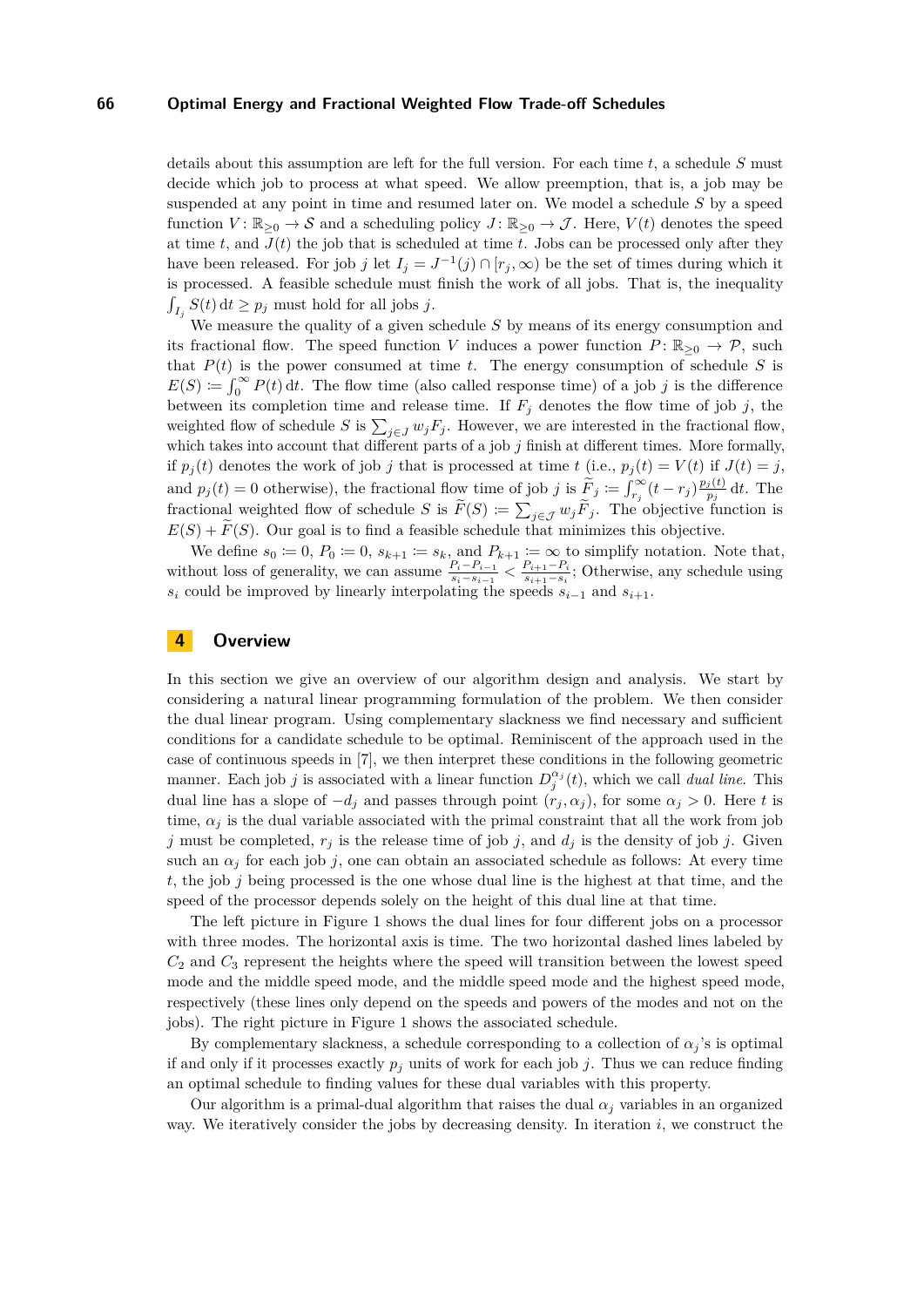<span id="page-4-1"></span>

**Figure 1** The dual lines for a 4-job instance, and the associated schedule.

optimal schedule  $S_i$  for the *i* most dense jobs from the optimal schedule  $S_{i-1}$  for the  $i-1$ most dense jobs. We raise the new dual variable  $\alpha_i$  from 0 until the associated schedule processes  $p_i$  units of work from job *i*. At some point raising the dual variable  $\alpha_i$  may cause the dual line for *i* to "affect" the dual line for a previous job *j* in the sense that  $\alpha_j$  must be raised as  $\alpha_i$  is raised in order to maintain the invariant that the right amount of work is processed on job *j*. Intuitively one might think of "affection" as meaning that the dual lines intersect (this is not strictly correct, but might be a useful initial geometric interpretation to gain intuition). More generally this affection relation can be transitive in the sense that raising the dual variable  $\alpha_j$  may in turn affect another job, etc.

The algorithm maintains an affection tree rooted at *i* that describes the affection relationship between jobs, and maintains for each edge in the tree a variable describing the relative rates that the two incident jobs must be raised in order to maintain the invariant that the proper amount of work is processed for each job. Thus this tree describes the rates that the dual variables of old jobs must be raised as the new dual variable  $\alpha_i$  is raised at a unit rate.

In order to discretize the raising of the dual lines, we define four types of events that cause a modification to the affection tree:

- a pair of jobs either begin or cease to affect each other,
- $\blacksquare$  a job either starts using a new mode or stops using some mode,
- $\blacksquare$  the rightmost point on a dual line crosses the release time of another job, or
- enough work is processed on the new job  $i$ .

During an iteration, the algorithm repeatedly computes when the next such event will occur, raises the dual lines until this event, and then computes the new affection tree. Iteration *i* completes when job *i* has processed enough work. Its correctness follows from the facts that (i) the affection graph is a tree, (ii) this affection tree is correctly computed, (iii) the four aforementioned events are exactly the ones that change the affection tree, and (iv) the next such event is correctly computed by the algorithm. We bound the running time by bounding the number of events that can occur, the time required to calculate the next event of each type, and the time required to recompute the affection tree after each event.

## <span id="page-4-0"></span>**5 Structural Properties via Primal-Dual Formulation**

In the following, we give an integer linear programming (ILP) description of our problem. To this end, let us assume that time is divided into discrete time slots such that, in each time slot, the processor runs at constant speed and processes at most one job. Note that these time slots may be arbitrarily small, yielding an ILP with many variables and, thus, rendering a direct solution approach less attractive. However, we are actually not interested in solving this ILP directly. Instead, we merely strive to use it and its dual in order to obtain some simple structural properties of an optimal schedule.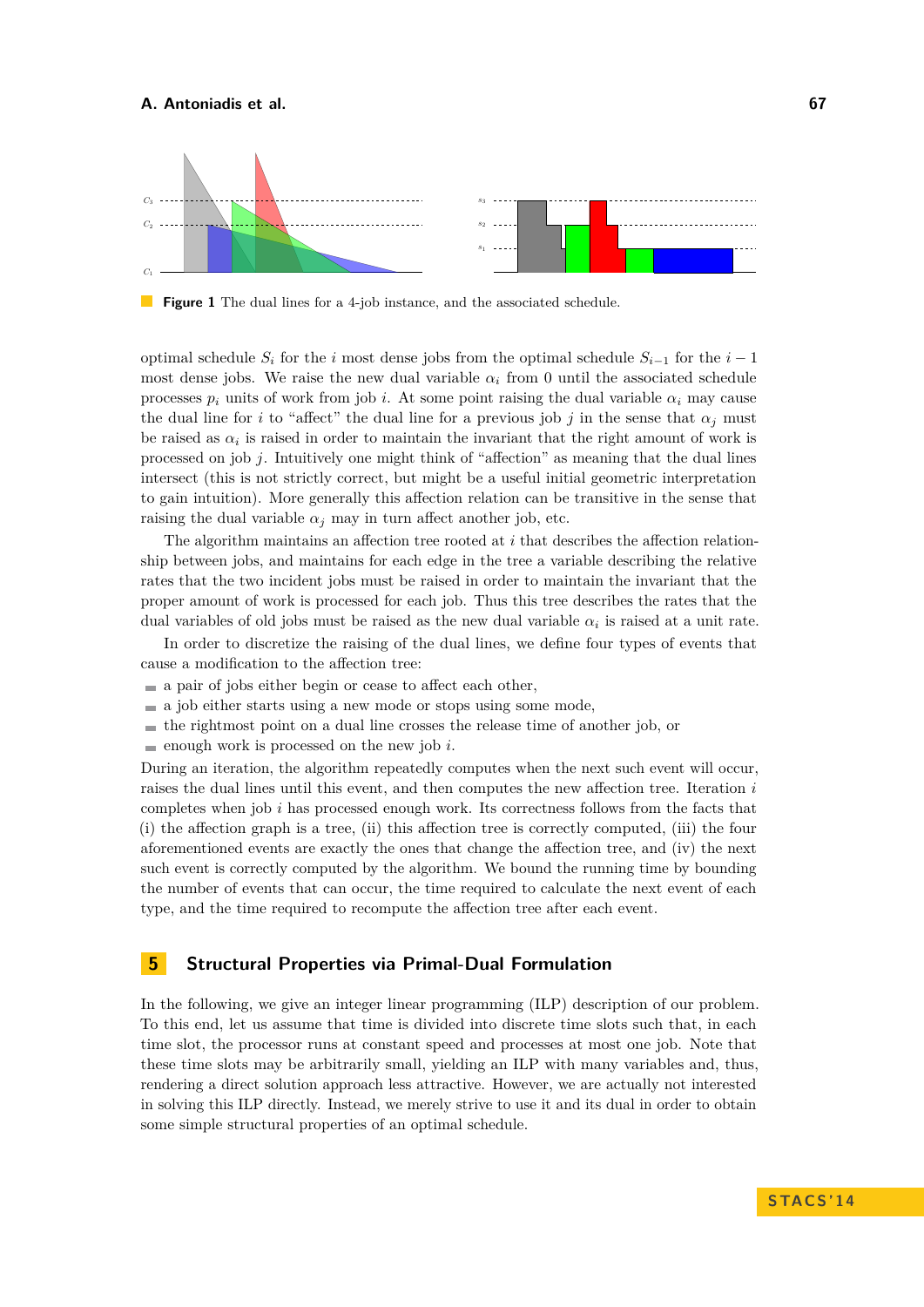<span id="page-5-0"></span>
$$
\min \sum_{j \in \mathcal{J}} \sum_{t=r_j}^{T} \sum_{i=1}^{k} x_{jti} (P_i + s_i d_j (t - r_j + 1/2)) \qquad \max \sum_{j \in \mathcal{J}} p_j \alpha_j - \sum_{t=1}^{T} \beta_t
$$
\n
$$
\text{s.t.} \qquad \sum_{t=r_j}^{T} \sum_{i=1}^{k} x_{jti} \cdot s_i \ge p_j \qquad \forall j
$$
\n
$$
\sum_{j \in \mathcal{J}} \sum_{i=1}^{r} x_{jti} \le 1 \qquad \forall t \qquad \qquad \alpha_j \ge 0 \qquad \forall j
$$
\n
$$
\sum_{j \in \mathcal{J}} \sum_{i=1}^{k} x_{jti} \le 1 \qquad \forall t \qquad \qquad \alpha_j \ge 0 \qquad \forall j
$$
\n
$$
\beta_t \ge 0 \qquad \forall t
$$
\n
$$
\beta_t \ge 0 \qquad \forall t
$$

**(a)** ILP formulation of our scheduling problem.

<span id="page-5-1"></span>**(b)** Dual program of the ILP's relaxation.

**Figure 2** 

**ILP & Dual Program.** Let the indicator variable *xjti* denote whether job *j* is processed in slot *t* at speed  $s_i$ . Moreover, let *T* be some upper bound on the total number of time slots. This allows us to model our scheduling problem via the ILP given in Figure [2a.](#page-5-0) The first set of constraints ensures that all jobs are completed, while the second set of constraints ensures that the processor runs at constant speed and processes at most one job in each time slot.

In order to use properties of duality, we consider the relaxation of the above ILP. It can easily be shown that any optimal schedule will always use highest density first as its scheduling policy, and therefore there is no advantage to scheduling partial jobs in any time slot. It follows that by considering small enough time slots, the value of an optimal solution to the LP will be no less than the value of the optimal solution to the ILP. After considering this relaxation and taking the dual, we get the dual program shown in Figure [2b.](#page-5-1)

The complementary slackness conditions of our primal-dual program are

$$
\alpha_j > 0 \quad \Rightarrow \qquad \qquad \sum_{t=r_j}^{T} \sum_{i=1}^{k} x_{jti} \cdot s_i = p_j,\tag{1}
$$

$$
\beta_t > 0 \quad \Rightarrow \qquad \sum_{j \in \mathcal{J}} \sum_{i=1}^n x_{jti} = 1,\tag{2}
$$

$$
x_{jti} > 0 \quad \Rightarrow \qquad \beta_t = \alpha_j s_i - P_i - s_i d_j (t - r_j + 1/2) \tag{3}
$$

By complementary slackness, any pair of feasible primal-dual solutions that fulfills these conditions is optimal. We will use this in the following to find a simple way to characterize optimal schedules.

A simple but important observation is that we can write the last complementary slackness condition as  $\beta_t = s_i(\alpha_j - d_j(t - r_j + \frac{1}{2})) - P_i$ . Using the complementary slackness conditions, the function  $t \mapsto \alpha_j - d_j(t - r_j)$  can be used to characterize optimal schedules. The following definitions capture a parametrized version of these job-dependent functions and state how they imply a corresponding (not necessarily feasible) schedule.

▶ **Definition 1** (Dual Lines and Upper Envelope). For a value  $a \ge 0$  and a job *j* we denote the linear function  $D_j^a$ :  $[r_j, \infty) \to \mathbb{R}, t \mapsto a - d_j(t - r_j)$  as the *dual line* of *j* with offset *a*.

Given a job set  $H \subseteq \mathcal{J}$  and corresponding dual lines  $D_j^{a_j}$ , we define the *upper envelope* of *H* by the upper envelope of its dual lines. That is, the upper envelope of *H* is a function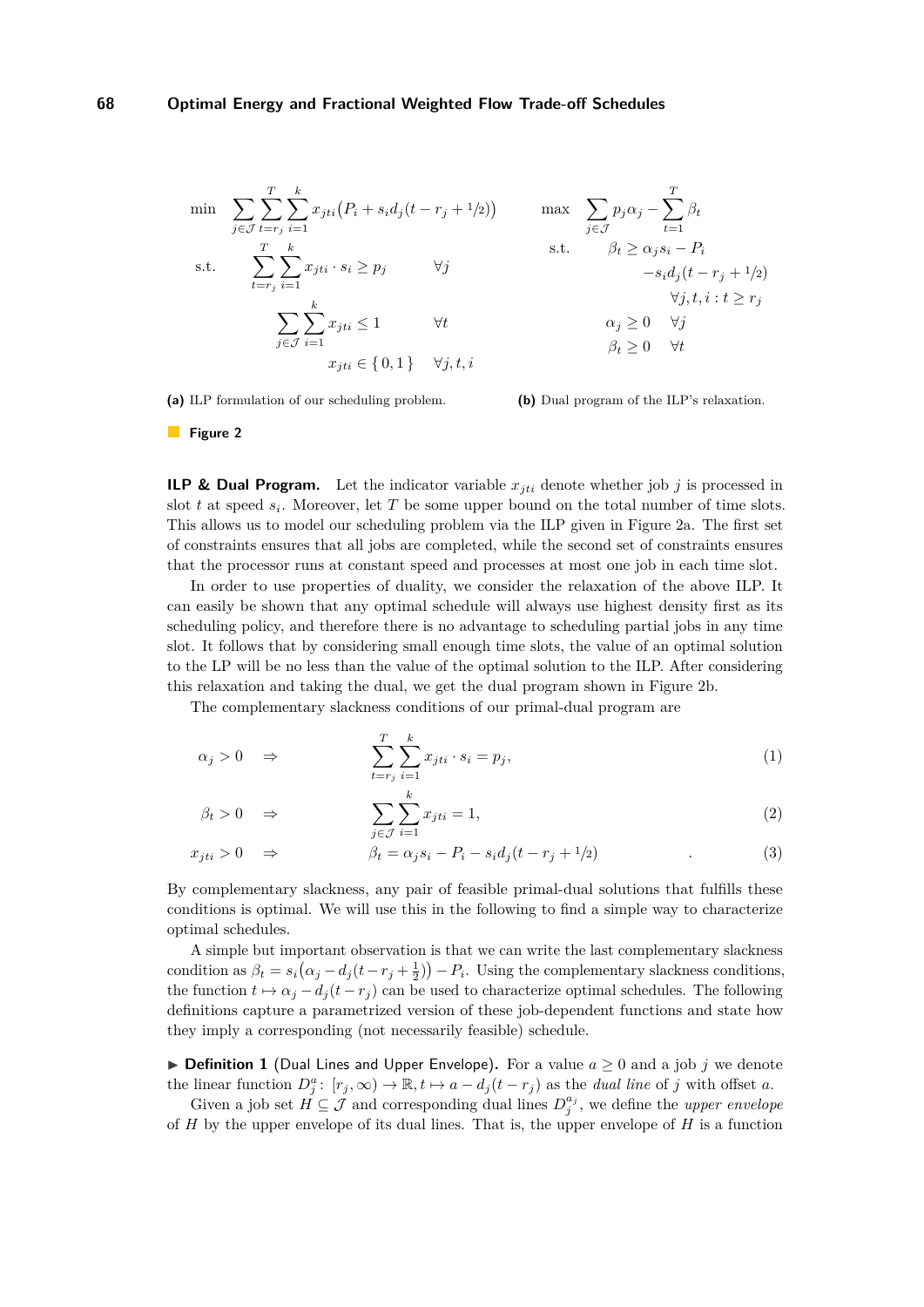$UE_H: \mathbb{R}_{\geq 0} \to \mathbb{R}_{\geq 0}, t \mapsto \max_{j \in H} (D_j^{a_j}(t), 0)$ . We omit the job set from the index if it is clear from the context.

For technical reasons, we will have to consider the discontinuities in the upper envelope separately.

**► Definition 2** (Left Upper Envelope and Discontinuity). Given a job set  $H \subseteq \mathcal{J}$  and upper envelope of  $H$ ,  $UE<sub>H</sub>$ , we define the *left upper envelope* at a point  $t$  as the limit of  $UE<sub>H</sub>$  as we approach *t* from the left. That is, the left upper envelope of *H* is a function  $LUE_H: \mathbb{R}_{\geq 0} \to \mathbb{R}_{\geq 0}, t \mapsto \lim_{t' \to t^-} UE_H(t')$ . Note that an equivalent definition of the left upper envelope is  $\overline{\text{LUE}}_H(t) = \max_{j \in H: r_j < t} (D_j^{a_j}(t), 0).$ 

We say that a point *t* is a *discontinuity* if UE has a discontinuity at *t*. Note that this implies that  $UE(t) \neq LUE(t)$ .

For the following definition, let us denote  $C_i := \frac{P_i - P_{i-1}}{S_i - S_{i-1}}$  $\frac{P_i - P_{i-1}}{s_i - s_{i-1}}$  for  $i \in [k+1]$  as the *i*-th *speed threshold*. We use it to define the speeds at which jobs are to be scheduled. It will also be useful to define  $\hat{C}(x) = \min_{i \in [k+1]} \{ C_i | C_i > x \}$  and  $\check{C}(x) = \max_{i \in [k+1]} \{ C_i | C_i \le x \}.$ 

**Definition 3** (Line Schedule). Consider dual lines  $D_j^{a_j}$  for all jobs. The corresponding *line schedule* schedules job *j* in all intervals  $I \subseteq [r_j, \infty)$  of maximal length in which *j*'s dual line is on the upper envelope of all jobs (i.e.,  $\forall t \in I : D_j^{a_j}(t) = \text{UE}(t)$ ). The speed of a job *j* scheduled at time *t* is  $s_i$ , with *i* such that  $C_i = \check{C}(D_j^{\check{a}_j}(t))$ .

See Figure [1](#page-4-1) for an example of a line schedule. Together with the complementary slackness conditions, we can now easily characterize optimal line schedules.

<span id="page-6-2"></span>**Lemma 4.** *Consider dual lines*  $D_j^{a_j}$  *for all jobs. The corresponding line schedule is optimal with respect to fractional weighted flow plus energy if it schedules exactly p<sup>j</sup> units of work for each job j.*

**Proof.** Consider the solution x to the ILP induced by the line schedule. We use the offsets *a*<sup>*j*</sup> of the dual lines to define the dual variables  $\alpha_j := a_j + \frac{1}{2}d_j$ . For  $t \in \mathbb{N}$ , set  $\beta_t := 0$  if no job is scheduled in the *t*-th slot and  $\beta_t := s_i D_j^{\alpha_j}(t) - P_i$  if job *j* is scheduled at speed *s*<sup>*i*</sup> during slot *t*. It is easy to check that *x*,  $\alpha$ , and  $\beta$  are feasible and that they satisfy the complementary slackness conditions. Thus, the line schedule must be optimal.

# <span id="page-6-0"></span>**6 Computing an Optimal Schedule**

In this section, we describe and analyze the algorithm for computing an optimal schedule. We introduce the necessary notation and provide a formal definition of the algorithm in Subsection [6.1.](#page-6-1) Then, in Subsection [6.2,](#page-8-0) we prove the correctness of the algorithm.

#### <span id="page-6-1"></span>**6.1 Preliminaries and Formal Algorithm Description**

Before formally defining the algorithm, we have to introduce some more notation.

 $\triangleright$  **Definition 5** (Interval Notation). Let  $\hat{r}_1, \ldots, \hat{r}_n$  denote the *n* release times in non-decreasing order. We define  $\Psi_j$  as a set of indices with  $q \in \Psi_j$  if and only if job *j* is run between  $\hat{r}_q$  and  $\hat{r}_{q+1}$  (or after  $\hat{r}_n$  for  $q = n$ ). Further, let  $x_{\ell,q,j}$  denote the time that the interval corresponding to *q* begins and  $x_{r,q,j}$  denote the time that the interval ends. Let  $s_{\ell,q,j}$  denote the speed at which *j* is running at the left endpoint corresponding to *q* and  $s_{r,q,j}$  denote the speed *j* is running at the right endpoint. Let  $q_{\ell,j}$  be the smallest and  $q_{r,j}$  be the largest indices of  $\Psi_j$ , i.e., the indices of the first and last execution intervals of *j*.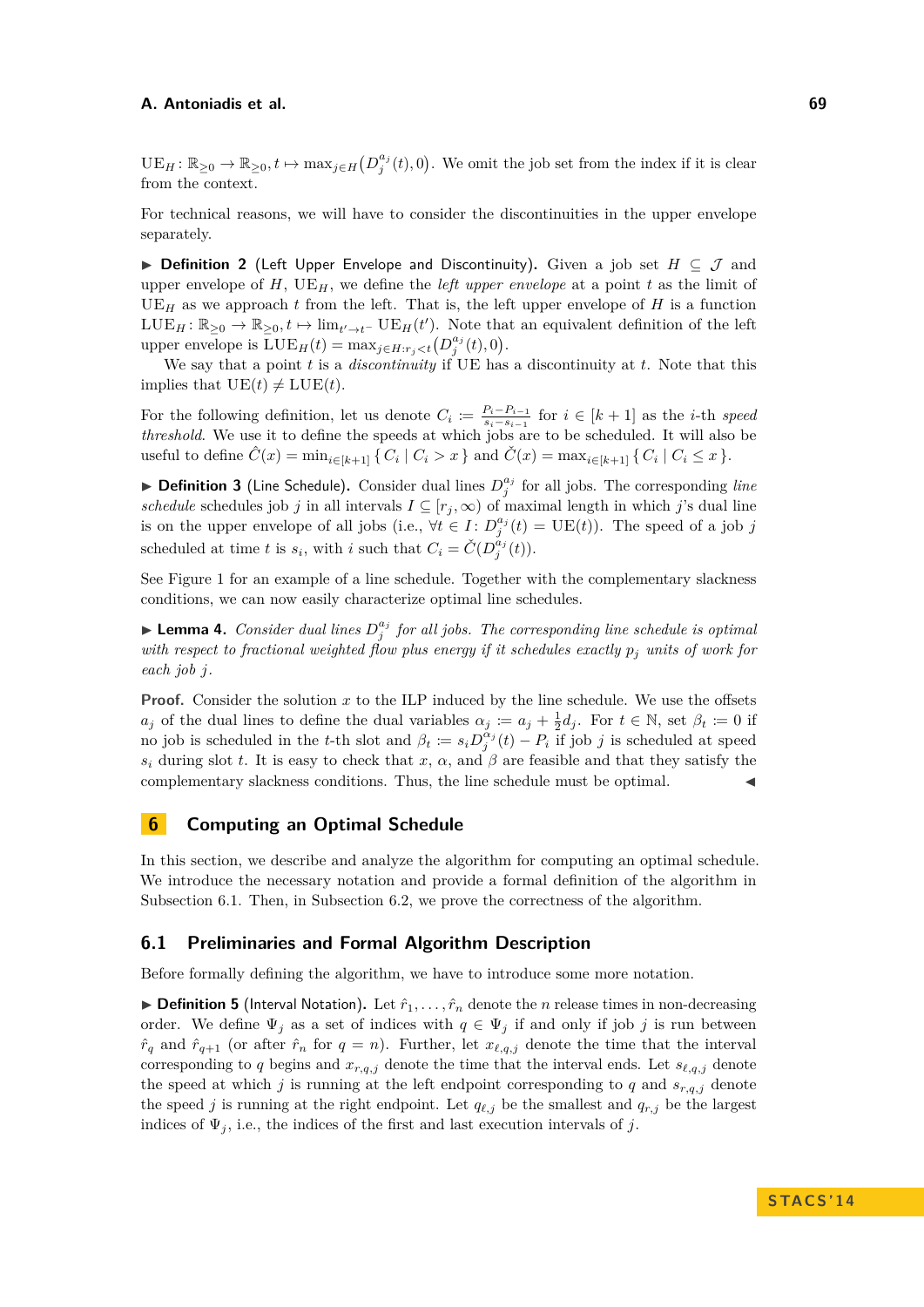Let the indicator variable  $y_{r,j}(q)$  denote whether  $x_{r,q,j}$  occurs at a release point. Similarly,  $y_{\ell,j}(q) = 1$  if  $x_{\ell,q,j}$  occurs at  $r_j$ , and 0 otherwise. Lastly,  $\chi_j(q)$  is 1 if *q* is not the last interval in which *j* is run, and 0 otherwise.

We define  $\rho_i(q)$  to be the last interval of the uninterrupted block of intervals starting at *q*, i.e., for all  $q' \in \{q+1,\ldots,\rho_j(q)\}\$ , we have that  $q' \in \Psi_j$  and  $x_{r,q'-1,j} = x_{\ell,q',j}$ , and either  $\rho_j(q) + 1 \notin \Psi_j$  or  $x_{r,\rho_j(q),j} \neq x_{\ell,\rho_j(q)+1,j}$ .

Within iteration *i* of the algorithm,  $\tau$  will represent how much we have raised  $\alpha_i$ . We can think of  $\tau$  as the time parameter for this iteration of the algorithm (not time as described in the original problem description, but time with respect to raising dual-lines). To simplify notation, we do not index variables by the current iteration of the algorithm. In fact, note that every variable in our description of the algorithm may be different at each iteration of the algorithm, e.g., for some job *j*,  $\alpha_j(\tau)$  may be different at the *i*-th iteration than at the  $(i + 1)$ -st iteration. To further simplify notation, we use  $D_j^{\tau}$  to denote the dual line of job *j* with offset  $\alpha_j(\tau)$ . Similarly, we use  $UE^{\tau}$  to denote the upper envelope of all dual lines  $D_j^{\tau}$  for  $j \in [i]$  and  $S_i^{\tau}$  to denote the corresponding line schedule. As the line schedule changes with *τ* , so does the set of intervals corresponding to it, therefore we consider variables relating to intervals to be functions of  $\tau$  as well (e.g.,  $\Psi_j(\tau)$ ,  $x_{\ell,q,j}(\tau)$ , etc.). Prime notation generally refers to the rate of change of a variable with respect to  $\tau$ , e.g.,  $\alpha'_{j}(\tau_0)$  is the rate of change of  $\alpha_j$  with respect to  $\tau$  at  $\tau_0$ . To lighten notation, we drop  $\tau$  from variables when its value is clear from the context.

We start by formally defining a relation capturing the idea of jobs affecting each other while being raised.

 $\triangleright$  **Definition 6** (Affection). Consider two different jobs *j* and *j'*. We say job *j affects* job *j'* at time  $\tau$  if raising (only) the dual line  $D_j^{\tau}$  would decrease the processing time of *j'* in the corresponding line schedule.

We write  $j \to j'$  to indicate that *j* affects *j'* (and refer to the parameter  $\tau$  separately, if not clear from the context). Similarly, we write  $j \nightharpoonup j'$  to state that *j* does not affect *j'*.

The affection relation naturally defines a graph on the jobs, which we define below. The following definition assumes that we are in iteration *i* of the algorithm.

<span id="page-7-0"></span>**Definition 7** (Affection Tree). Let  $G_i(\tau)$  be the directed graph induced by the affection relation on jobs 1, ..., *i*. Then the *affection tree* is an undirected graph  $A_i(\tau) = (V_i(\tau), E_i(\tau))$ where  $j \in V_i(\tau)$  if and and only if *j* is reachable from *i* in  $G_i(\tau)$ , and for  $j_1, j_2 \in V_i(\tau)$  we have  $(j_1, j_2) \in E_i(\tau)$  if and only if  $j_1 \to j_2$  or  $j_2 \to j_1$ .

Lemma [9](#page-8-1) states that the affection tree is indeed a tree. We will assume that  $A_i(\tau)$  is rooted at *i* and use the notation  $(j, j') \in A_i(\tau)$  to indicate that *j'* is a child of *j*.

Given this notation, we now define four different types of events which intuitively represent the situations in which we must change the rate at which we are raising the dual line. We assume that from  $\tau$  until an event we raise each dual line at a constant rate. More formally, we fix  $\tau$  and for  $j \in [i]$  and  $u \geq \tau$  let  $\alpha_j(u) = \alpha_j(\tau) + (u - \tau)\alpha'_j(\tau)$ .

**Definition 8** (Event). For  $\tau_0 > \tau$ , we say that an *event occurs at*  $\tau_0$  if there exists  $\epsilon > 0$ such that at least one of the following holds for all  $u \in (\tau, \tau_0)$  and  $v \in (\tau_0, \tau_0 + \epsilon)$ :

- The affection tree changes, i.e.,  $A_i(u) \neq A_i(v)$ . This is called an *affection change event*.
- The speed at the border of some interval of some job changes. That is, there exists  $j \in [i]$ and  $q \in \Psi_j(\tau)$  such that either  $s_{\ell,q,j}(u) \neq s_{\ell,q,j}(v)$  or  $s_{r,q,j}(u) \neq s_{r,q,j}(v)$ . This is called a *speed change event*.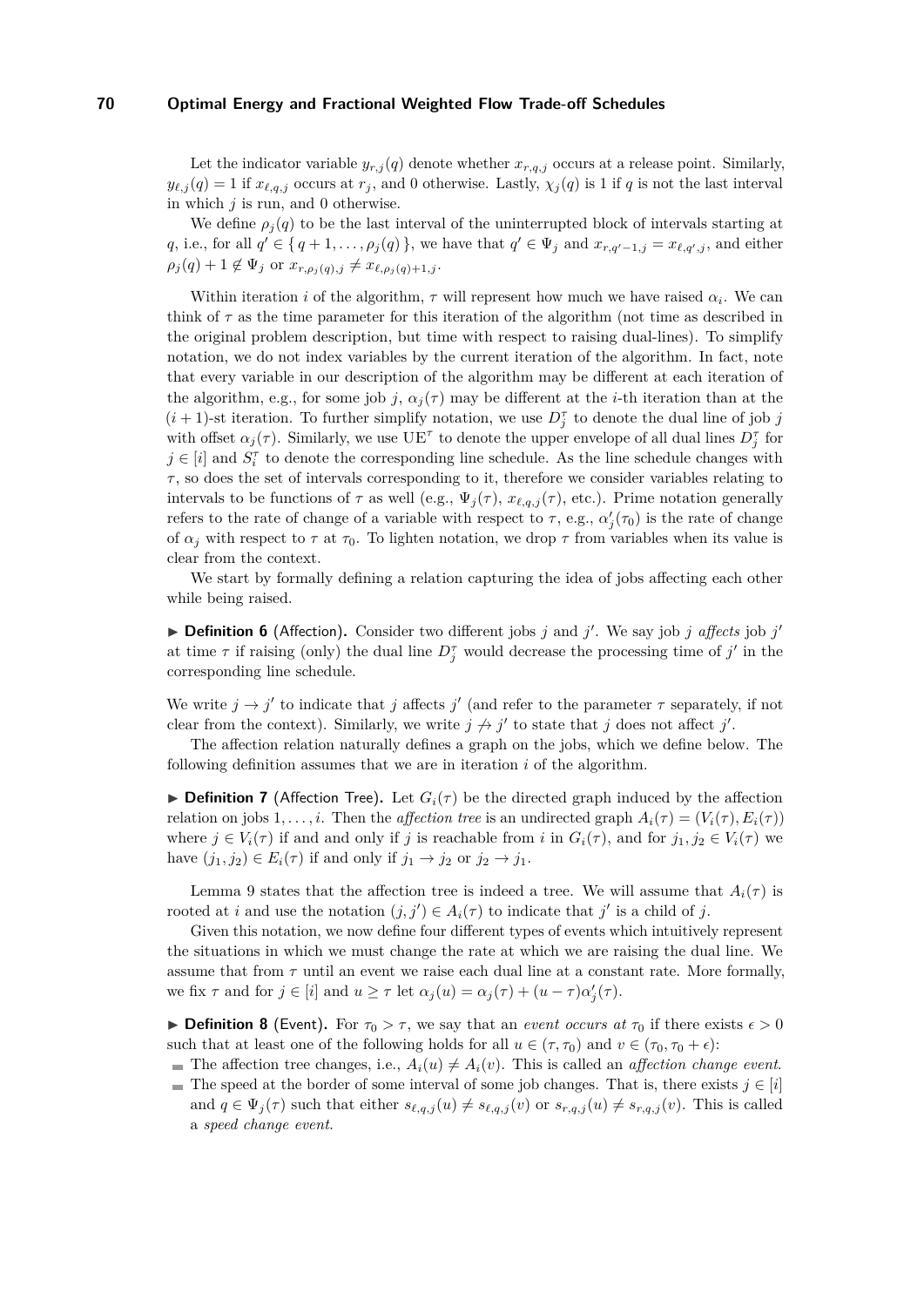- $\blacksquare$  The last interval in which job *i* is run changes from ending before the release time of some other job to ending at the release time of that job. That is, there exists a  $j \in [i-1]$ and a  $q \in \Psi_i(\tau)$  such that  $x_{r,q,i}(u) < r_j$  and  $x_{r,q,i}(v) = r_j$ . This is called a *simple rate change event*.
- $\blacksquare$  Job *i* completes enough work, i.e.,  $p_i(u) < p_i < p_i(v)$ . This is called a *job completion event*.

A formal description of the algorithm can be found in Algorithm [1.](#page-8-2)

<span id="page-8-2"></span>

|                | for each job i from 1 to n:                                                               |                                                                                       |                                       |
|----------------|-------------------------------------------------------------------------------------------|---------------------------------------------------------------------------------------|---------------------------------------|
| $\overline{2}$ | while $p_i(\tau) < p_i$ :                                                                 | $\{job\ i\ not\ yet\ fully\ processed\ in\ current\ schedule\}$                       |                                       |
| 3              | for each job $j \in A_i(\tau)$ :                                                          |                                                                                       |                                       |
| 4              | calculate $\delta_{i,i}(\tau)$                                                            | {see Equation $(5)$ }                                                                 |                                       |
| 5              | let $\Delta \tau$ be the smallest $\Delta \tau$ returned by any of the subroutines below: |                                                                                       |                                       |
| 6              | (a) JobCompletion $(S(\tau), i, [\alpha'_1, \alpha'_2, \ldots, \alpha'_i])$               |                                                                                       | ${time\ to\ next\ job\ completion}$   |
| 7              |                                                                                           | (b) AffectionChange $(S(\tau), A_i(\tau), [\alpha'_1, \alpha'_2, \ldots, \alpha'_i])$ | ${time\ to\ next\ affection\ change}$ |
| 8              | (c) SpeedChange $(S(\tau), [\alpha'_1, \alpha'_2, \ldots, \alpha'_i])$                    |                                                                                       | {time to next speed change}           |
| -9             | (d) RateChange $(S(\tau), i, [\alpha'_1, \alpha'_2, \ldots, \alpha'_i])$                  |                                                                                       | $\{time\ to\ next\ rate\ change\}$    |
| 10             | for each job $j \in A_i(\tau)$ :                                                          |                                                                                       |                                       |
| 11             | raise $\alpha_i$ by $\Delta \tau \cdot \delta_{i,i}$                                      |                                                                                       |                                       |
| 12             | set $\tau = \tau + \Delta \tau$                                                           |                                                                                       |                                       |
| 13             | update $A_i(\tau)$ if needed                                                              | {only if Case (b) returns the smallest $\Delta \tau$ }                                |                                       |
|                |                                                                                           |                                                                                       |                                       |

**Algorithm 1** The algorithm for computing an optimal schedule.

## <span id="page-8-0"></span>**6.2 Correctness of the Algorithm**

In this subsection we focus on proving the correctness of the algorithm. Throughout this subsection, we assume that the iteration and value of *τ* are fixed. The following lemma states that  $A_i$  is indeed a tree. This structure will allow us to easily compute how fast to raise the different dual lines of jobs in  $A_i$  (as long as the connected component does not change).

<span id="page-8-1"></span> $\blacktriangleright$  **Lemma 9.** Let  $A_i$  be the (affection) graph of Definition [7.](#page-7-0) Then  $A_i$  is a tree, and if we *root*  $A_i$  *at i*, *then for any parent and child pair*  $(\iota_j, j) \in G$  *there holds that*  $d_{\iota_j} < d_j$ *.* 

Recall that we have to raise the dual lines such that the total work done for any job  $j \in [i-1]$  is preserved. To calculate the work processed for *j* in an interval, we must take into account the different speeds at which  $j$  is run in that interval. Note that the intersection of *j*'s dual line with the *i*-th speed threshold  $C_i$  occurs at  $t = \frac{\alpha_j - C_i}{d_i}$  $\frac{d_i - C_i}{d_j} + r_j$ . Therefore, the work done by a job  $j \in [i]$  is given by

$$
p_j = \sum_{q \in \Psi_j} s_{\ell,q,j} \left( \frac{\alpha_j - \check{C}(D_j^{\tau}(x_{\ell,q,j}))}{d_j} + r_j - x_{\ell,q,j} \right)
$$
  
+ 
$$
\sum_{k:s_{\ell,q,j} > s_k > s_{r,q,j}} s_k \left( \frac{\alpha_j - C_k}{d_j} + r_j - \left( \frac{\alpha_j - C_{k+1}}{d_j} + r_j \right) \right)
$$
  
+ 
$$
s_{r,q,j} \left( x_{r,q,j} - \left( \frac{\alpha_j - \hat{C}(D_j^{\tau}(x_{r,q,j}))}{d_j} + r_j \right) \right).
$$

It follows that the change in the work of job  $j$  with respect to  $\tau$  is

$$
p_j' = \sum_{q \in \Psi_j} \left[ s_{\ell,q,j} \left( \frac{\alpha_j'}{d_j} - x_{\ell,q,j}' \right) + s_{r,q,j} \left( x_{r,q,j}' - \frac{\alpha_j'}{d_j} \right) \right]. \tag{4}
$$

<span id="page-8-3"></span>**S TAC S ' 1 4**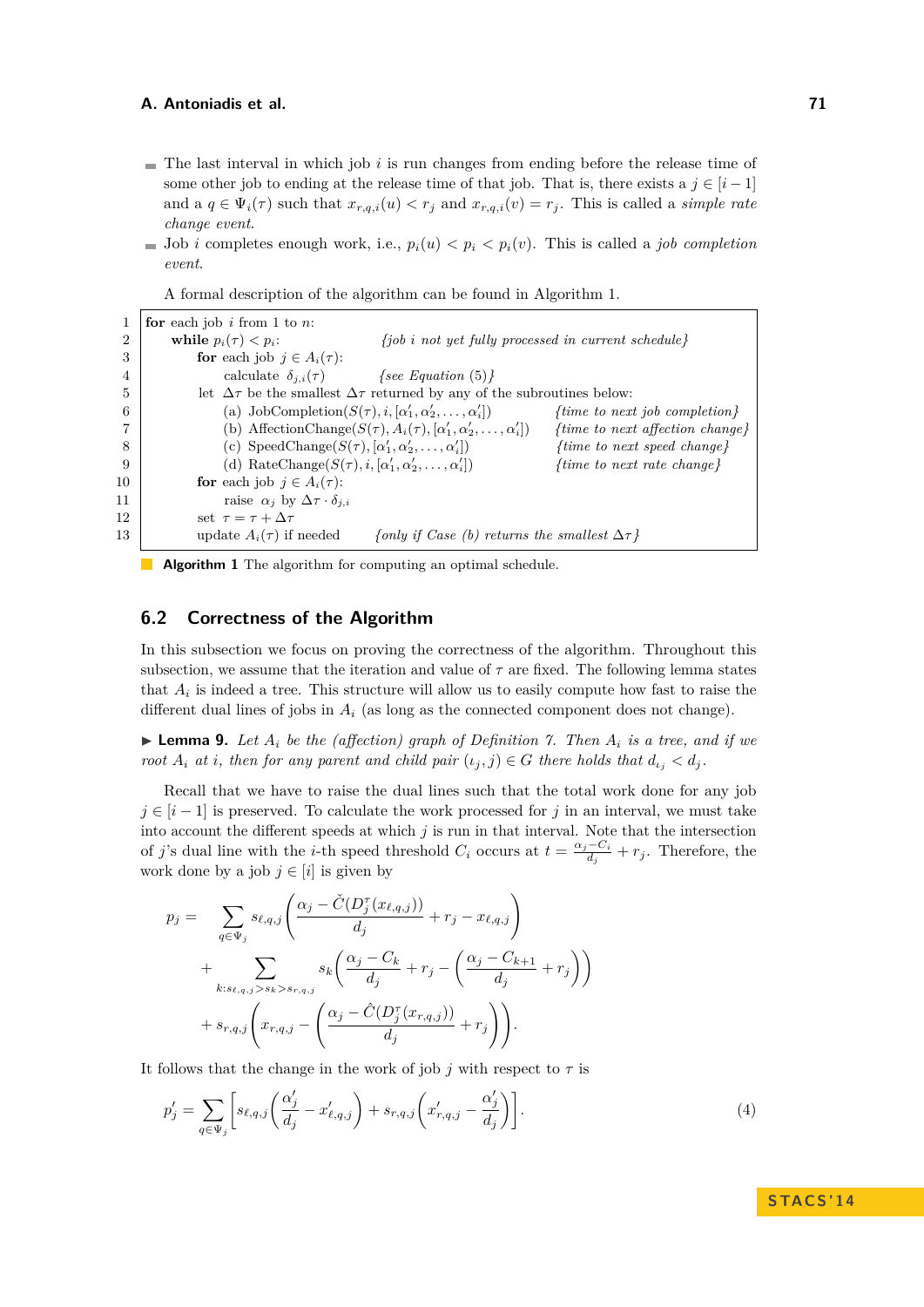For some child *j'* of *j* in  $A_i$ , let  $q_{j,j'}$  be the index of the interval of  $\Psi_j$  that begins with the completion of *j'*. Recall that  $D_i^{\tau}$  is raised at a rate of 1 with respect to  $\tau$ , and for a parent and child  $(\iota_i, j)$  in the affection tree, the rate of change for  $\alpha_i$  with respect to  $\alpha_i$ used by the algorithm is:

<span id="page-9-0"></span>
$$
\delta_{j,\iota_j} := \left( 1 + y_{\ell,j} (q_{\ell,j}) \frac{d_j - d_{\iota_j}}{d_j} \frac{s_{\ell,q_{\ell,j},j} - s_{r,\rho_j(q_{\ell,j}),j}}{s_{r,q_{r,j},j}} + \sum_{(j,j') \in A_i} \left( (1 - \delta_{j',j}) \frac{d_j - d_{\iota_j}}{d_{j'} - d_j} \frac{s_{\ell,q_{j,j',j}}}{s_{r,q_{r,j},j}} + \frac{d_j - d_{\iota_j}}{d_j} \frac{s_{\ell,q_{j,j',j}} - s_{r,\rho(q_{j,j'}),j}}{s_{r,q_{r,j},j}} \right) \right)^{-1} \tag{5}
$$

Lemma [12](#page-9-1) states that these rates are work-preserving for all jobs  $j \in [i-1]$ . Note that the algorithm actually uses  $\delta_{j,i}$  which we can compute by taking the product of the  $\delta_{k,k'}$  over all edges  $(k, k')$  on the path from *j* to *i*. Similarly we can compute  $\delta_{j, j'}$  for all  $j, j' \in A_i$ .

<span id="page-9-4"></span>▶ Observation 10. *Since, by Lemma [9,](#page-8-1) parents in the affection tree are always of lowerdensity than their children, and since dual lines are monotonically decreasing, we have that*  $\delta_{i,j} \leq 1$ . Therefore, intersection points on the upper envelope can never move towards the *right as τ gets increased.*

The following lemma states how fast the borders of the various intervals change with respect to the change in *τ* .

<span id="page-9-3"></span>► **Lemma 11.** *Consider any job*  $j \in A_i$  *whose dual line gets raised at a rate of*  $\delta_{i,i}$ *.* 

- (a) *For an interval*  $q \in \Psi_j$ *, if*  $y_{\ell,j}(q) = 1$ *, then*  $x'_{\ell,q,j} = 0$ *.*
- **(b)** *For an interval*  $q \in \Psi_j$ *, if*  $\chi_j(q) = 1$ *, then*  $x'_{r,q,j} = 0$ *.*
- (c) Let  $(j, j')$  be an edge in the affection tree and let  $q_j$  and  $q_{j'}$  denote the corresponding intervals for j and j'. Then,  $x'_{\ell,q_j,j} = x'_{r,q_{j'},j'} = -\frac{\alpha'_{j} - \alpha'_{j'}}{d_{j'} - d_{j}}$ . Note that this captures the *case*  $q \in \Psi_{j'}$  *with*  $\chi_{j'}(q) = 0$  *and*  $j' \neq i$ *.*

(d) For an interval  $q \in \Psi_i$ , if  $\chi_i(q) = 0$ , then  $x'_{r,q,i} = 0$  or  $x'_{r,q,i} = 1/d_i$ .

Equation [\(4\)](#page-8-3) defines a system of differential equations. In the following, we first show how to compute a work-preserving solution for this system (in which  $p'_{j} = 0$  for all  $j \in [i-1]$ ) if  $\alpha_i' = 1$ , and then show that there is only a polynomial number of events and that the corresponding *τ* values can be easily computed.

<span id="page-9-1"></span>**Lemma 12.** For a parent and child  $(\iota_j, j) \in A_i$ , set  $\alpha'_j = \delta_{j, \iota_j} \alpha'_{\iota_j}$ , and for  $j' \notin A_i$  set  $\alpha_{j'} = 0$ *. Then*  $p'_{j} = 0$  for  $j \in [i-1]$ *.* 

Although it is simple to identify the next occurrence of job completion, speed change, or simple rate change events, it is more involved to identify the next affection change event. Therefore, we provide the following lemma to account for this case.

<span id="page-9-2"></span>I **Lemma 13.** *An affection change event occurs at time τ*<sup>0</sup> *if and only if at least one of the following occurs.*

- (a) *An intersection point t between a parent and child*  $(j, j') \in A_i$  *becomes equal to*  $r_j$ *. That is, at*  $\tau_0 > \tau$  *such that*  $D_j^{\tau_0}(r_j) = D_{j'}^{\tau_0}(r_j) = \text{UE}^{\tau_0}(r_j)$ .
- **(b)** *Two intersection points t*<sup>1</sup> *and t*<sup>2</sup> *on the upper envelope become equal. That is, for*  $(j_1, j_2) \in A_i$  and  $(j_2, j_3) \in A_i$ , at  $\tau_0 > \tau$  such that there is a t with  $D_{j_1}^{\tau_0}(t) = D_{j_2}^{\tau_0}(t)$  $D_{j_3}^{\tau_0}(t) = \mathrm{UE}^{\tau_0}(t)$ *.*
- **(c)** *An intersection point between j and j* <sup>0</sup> *meets the (left) upper envelope at the right endpoint of an interval in which*  $j'$  was being run. Furthermore, there exists  $\epsilon > 0$  so *that for all*  $\tau \in (\tau_0 - \epsilon, \tau_0)$ *, j' was not in the affection tree.*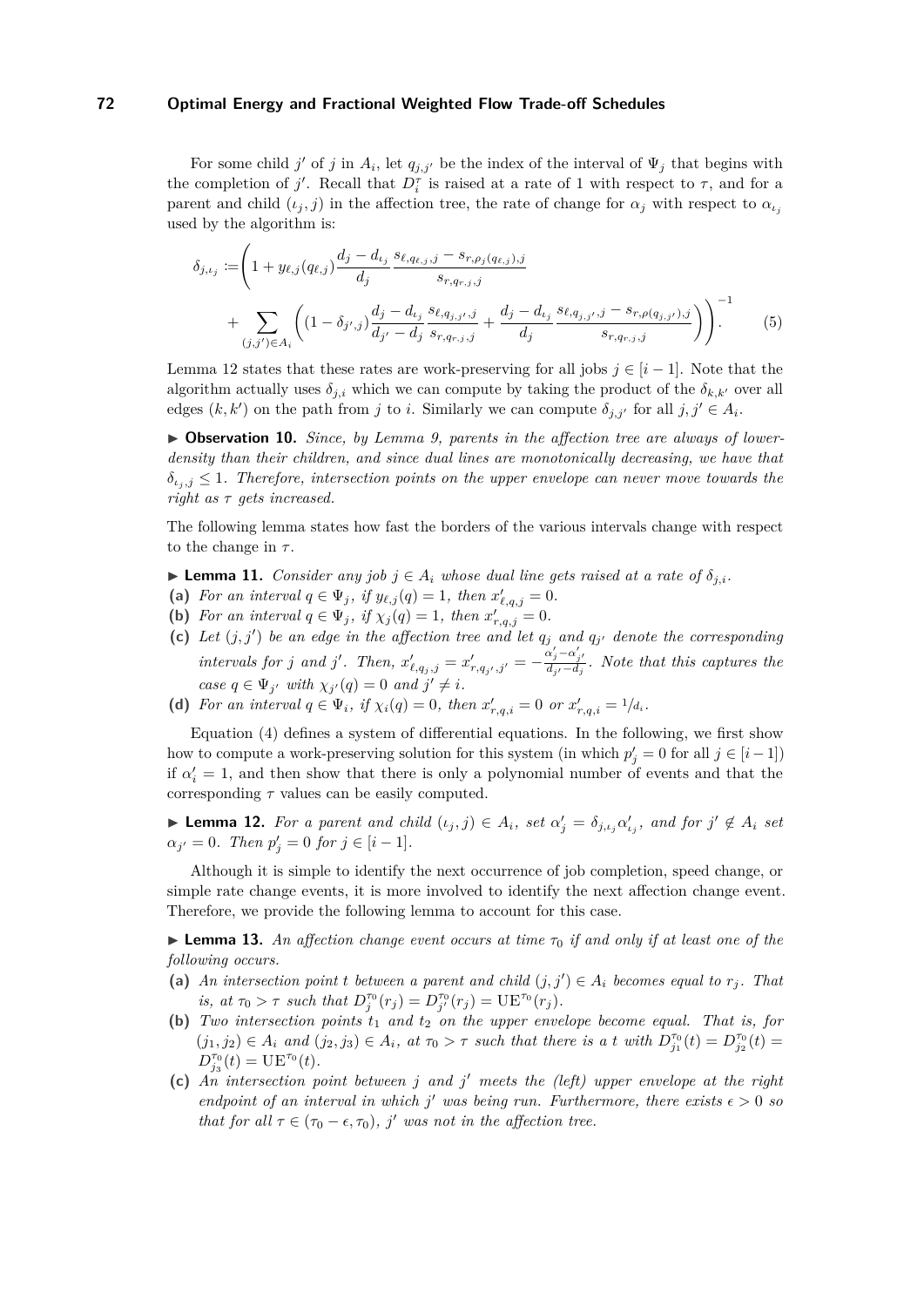## **6.2.1 The Subroutines**

Recall that there are four types of events that cause the algorithm to recalculate the rates at which it is raising the dual lines. In Lemma [13](#page-9-2) we gave necessary and sufficient conditions for affection change events to occur. The conditions for the remaining event types to occur follow easily from Lemma [11](#page-9-3) and Observation [10.](#page-9-4) Given the rates at which the algorithm is raising the dual lines, we can then easily calculate the time until each of these events will occur next. The subroutines describing these calculations are left for the full version.

## **6.2.2 Completing the Correctness Proof**

We are now ready to prove the correctness of the algorithm. Note that we handle termination in Theorem [15,](#page-10-1) where we prove a polynomial running time for our algorithm.

I **Theorem 14.** *Assuming that Algorithm [1](#page-8-2) terminates, it computes an optimal schedule.*

**Proof.** The algorithm outputs a line schedule *S*, so by Lemma [4,](#page-6-2) *S* is optimal if for all jobs *j* the schedule does exactly  $p_j$  work on *j*. We now show that this is indeed the case.

For a fixed iteration *i*, we argue that a change in the rate at which work is increasing for *j* (i.e., a change in  $p'_j$ ) may occur only when an event occurs. This follows from Equation [\(4\)](#page-8-3), since the rate only changes when there is a change in the rate at which the endpoints of intervals move, when there is a change in the speed levels employed in each interval, or when there is an affection change (and hence a change in the intervals of a job or a change in  $\alpha'_{j}$ ). These are exactly the events we have defined. It can be shown that the algorithm recalculates the rates at any event (proofs deferred to the full version), and by Lemma [12](#page-9-1) it calculates the correct rates such that  $p'_{j}(\tau) = 0$  for  $j \in [i-1]$  and for every  $\tau$  until some  $\tau_0$  such that  $p_i(\tau_0) = p_i$ , which the algorithm calculates correctly (proof also deferred to the full version). Thus we get the invariant that after iteration *i* we have a line schedule for the first *i* jobs that does  $p_j$  work for every job  $j \in [i]$ . The theorem follows.

# <span id="page-10-0"></span>**7 The Running Time**

The purpose of this section is to prove the following theorem.

# <span id="page-10-1"></span>**Find Theorem [1](#page-8-2)5.** *Algorithm 1 takes*  $O(n^4k)$  *time.*

We do this by upper bounding the number of events that can occur. This is relatively straightforward for job completion, simple rate change, and speed change events, which can occur  $O(n)$ ,  $O(n^2)$ , and  $O(n^2k)$  times, respectively. However, bounding the number of times an affection change event can occur is more involved: One can show that whenever an edge is removed from the affection tree, there exists an edge which will never again be in the affection tree. This implies that the total number of affection change events is upper bounded by  $O(n^2)$  as well. It can be shown that the next event can always be calculated in  $O(n^2)$  time, and that the affection tree can be updated in  $O(n)$  time after each affection change event. By combining these results it follows that our algorithm has a running time of  $O(n^4k)$ .

Due to space constraints, the missing proofs in the statements above are left for the full version.